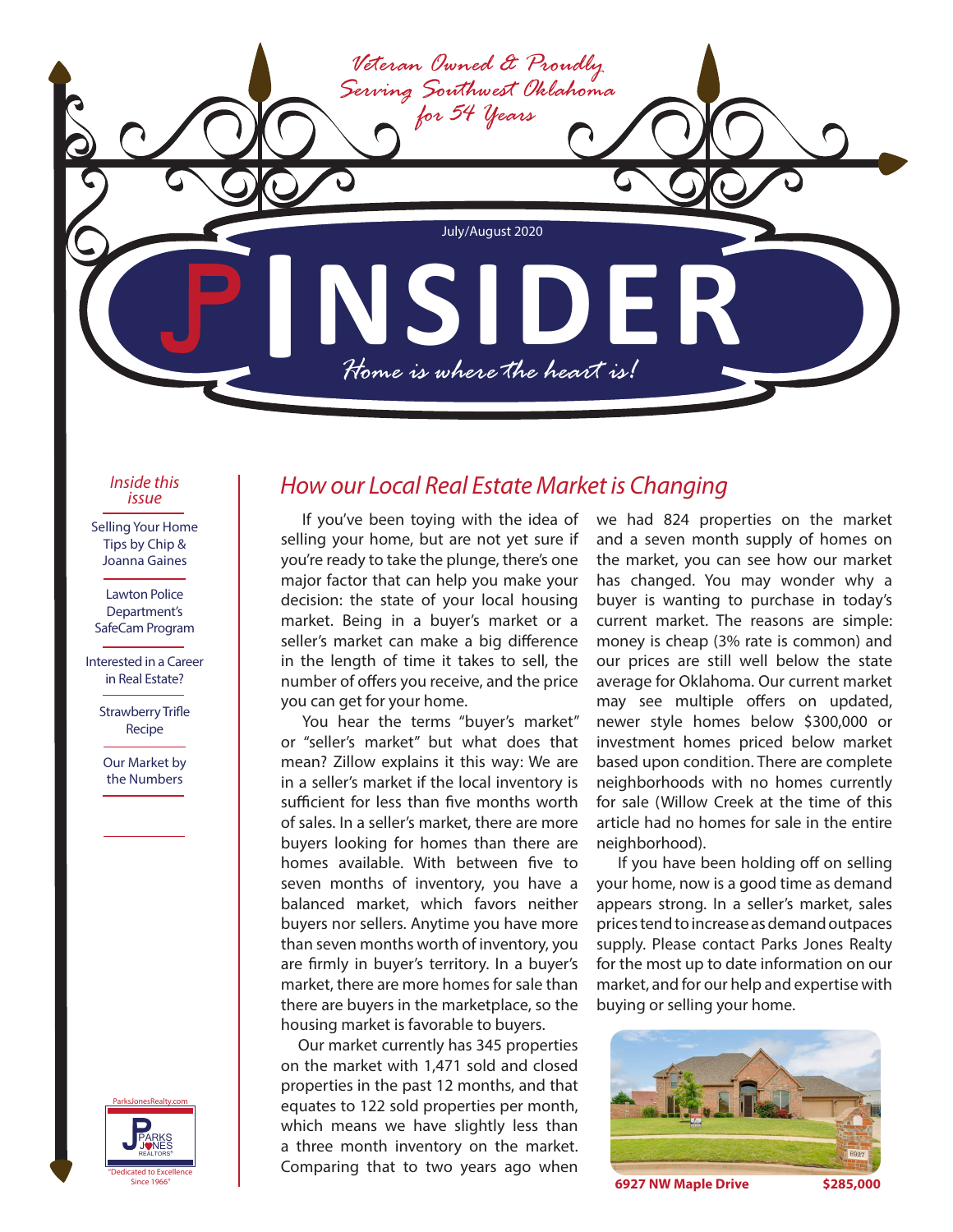# *Top Tips for Selling Your Home from Chip and Joanna Gaines*

Since 2013, Chip and Joanna Gaines have been helping house hunters, most prominently on their former HGTV hit show *Fixer Upper*, find properties with potential and turn them into their dream homes. The Gaines know what is most appealing to a potential buyer, and here they share their advice about what really matters when you're getting ready to put your house on the market.

### DO YOUR RESEARCH

If you have lived in your house for a long time without making many updates, you might assume you're in for a pretty significant rehab before you can put it on the market. But Chip warns that you ought to "do some research to better understand the market and the neighborhood you're selling in. If the majority of the houses are or were outdated, and buyers are opting to get their hands dirty and renovate," then you most likely don't have much upgrading to do since potential buyers scouting your area expect to take on a remodel.

Just be realistic about the market demand. "If it's a neighborhood that is in high demand with a limited housing stock," Chip says, "you'll likely be able to sell without having to do much." On the other hand, if homes in the area are lingering on the MLS, it may be time to call a contractor.

### CONSIDER STAGING

Many Realtors will encourage you to stage your home before putting it on the market, but is it really necessary if your home is well decorated? It depends, according to Joanna: "It's important to be realistic with yourself—if your style is very unique, it may turn off potential buyers whose own style differs greatly." On the other hand, "If you have a more classic, neutral style, it might not be necessary to stage it." Consider asking trusted friends or family members with different tastes from your own if they could see beyond your decor if they were shopping for a new home.

### SWEAT THE SMALL STUFF

When you're preparing to sell your home, the to-do list can quickly become overwhelming. But you don't necessarily have to tackle every item—particularly the big ones. Instead, focus on little improvements and upgrades rather than large-scale renovation projects. Even Chip, a self-proclaimed "big fan of demoing," suggests spending your resources on single-focus projects like "adding a backsplash in the kitchen, replacing faucets and carpet, switching out cabinetry hardware, or painting the front door." The priority list will be different for each house, so do a walk-through and take note of which things would catch your eye most if you were shopping for a home. Your Parks Jones Realtor can share expert advice on what upgrades are most

appealing to buyers in our market. PLAY THE LONG

### GAME

Even if you're not looking to sell your home soon, you might want to consider resale value before starting a renovation project. "If you're thinking about potential resale," Joanna says, "it's always best to keep the style and color scheme simple." But she warns not to let that dictate your design choices entirely. If you're planning to live in the home for a while, "choose a design aesthetic that you'll love living in every day," she explains. And remember that some design choices are easily reversed, such as paint.

### MAXIMIZE SMALL SPACES

Square footage is always an important factor to home buyers. So how do you compensate when a key room, like your kitchen, is short on space? Joanna advises brightening up these areas to make them look a little larger. "If the wall color is dark," she advises, "consider repainting with a lighter hue or adding a bright tile backsplash. Basic white is the perfect blank slate for potential homebuyers."

### IF YOU DO ONLY ONE THING, LET IT BE PAINT

Even if time and budgets are very tight, you should always consider applying a fresh coat of paint to the walls before listing your home. A fun, bold color may suit your style, but your best bet is to go with something crowd-pleasing. "Jo usually selects neutral colors when we're planning to re-sell," says Chip, as it creates a blank canvas for "potential buyers to envision their own personal belongings and family in the home."

### FOCUS ON THE FUTURE

Selling your home can be a stressful experience. Between keeping the house clean for showings and planning for an upcoming move, emotions can often run high. You might also have a significant sentimental attachment to a home that you've lived in for many years. If you're struggling to let go emotionally, Joanna recommends focusing on making your new house feel like home. "Take the time to bring in pieces that really mean something," she says, "things that tell your family's unique story." Even small, yet meaningful, touches will go a long way to help you get settled and fall in love with your new space. *Source: sunset.com*